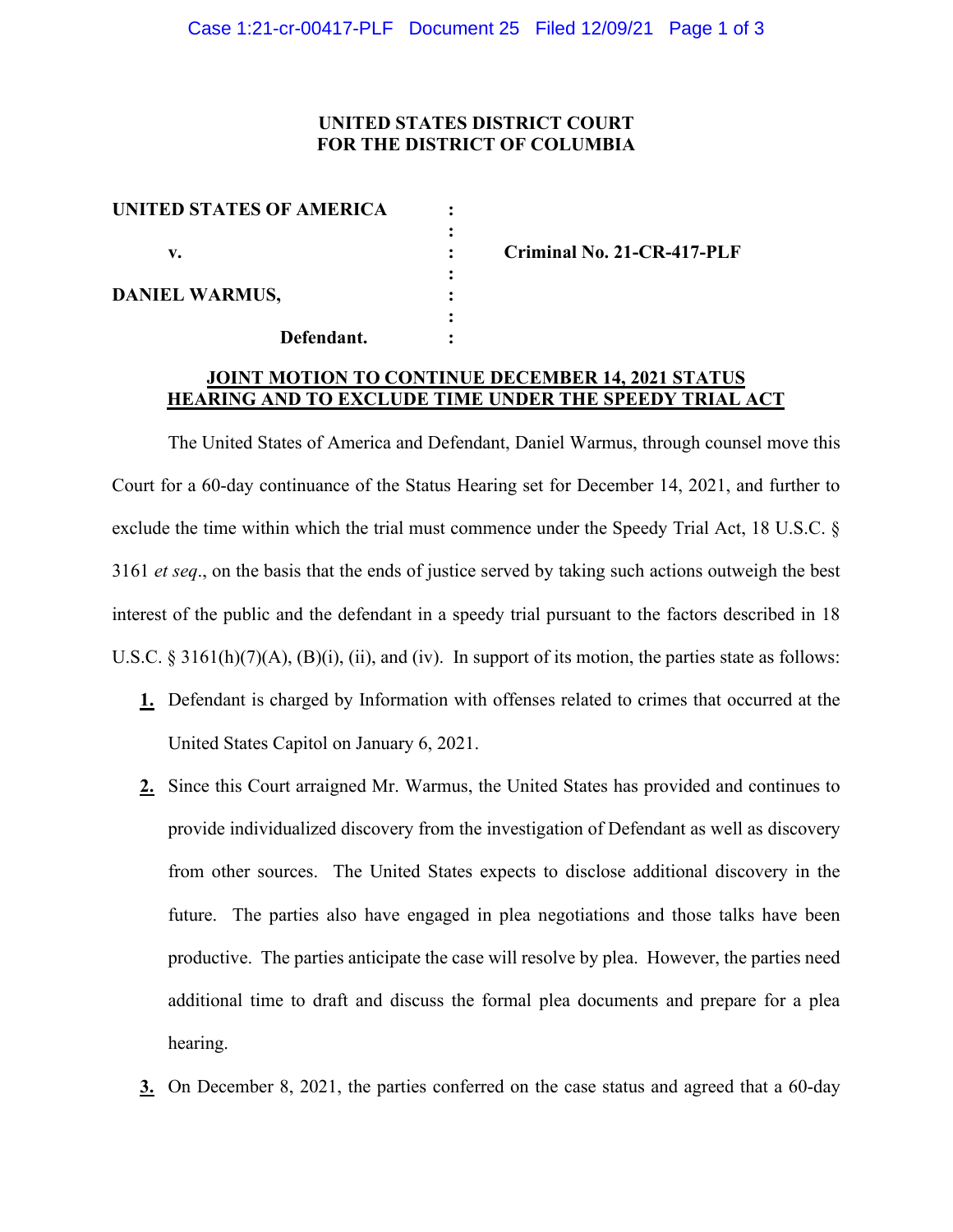## Case 1:21-cr-00417-PLF Document 25 Filed 12/09/21 Page 2 of 3

continuance of the Status Hearing set for December 14 would assist the parties in their ongoing plea negotiations and in allowing additional time to provide and review ongoing discovery disclosures. The parties also agreed to toll the Speedy Trial Act from the date this Court enters an Order on this motion through and including the date of the next Status Hearing. The parties further request that the Court conduct the next Status Hearing via videoconference.

**4.** Finally, defense counsel advised that he has a felony trial commencing in county court beginning on Monday, December 13, 2021, and therefore has a conflict with the currently scheduled Status Hearing on December 14, 2021.

Accordingly, the parties respectfully request that this Court grant this Motion to Continue the Status Hearing set for December 14 for an additional sixty days and that the Court exclude the time within which the trial must commence under the Speedy Trial Act, 18 U.S.C. § 3161 *et seq*. from the date this Court enters an Order on this motion through and including the date of the next hearing on the basis that the ends of justice served by taking such actions outweigh the best interest